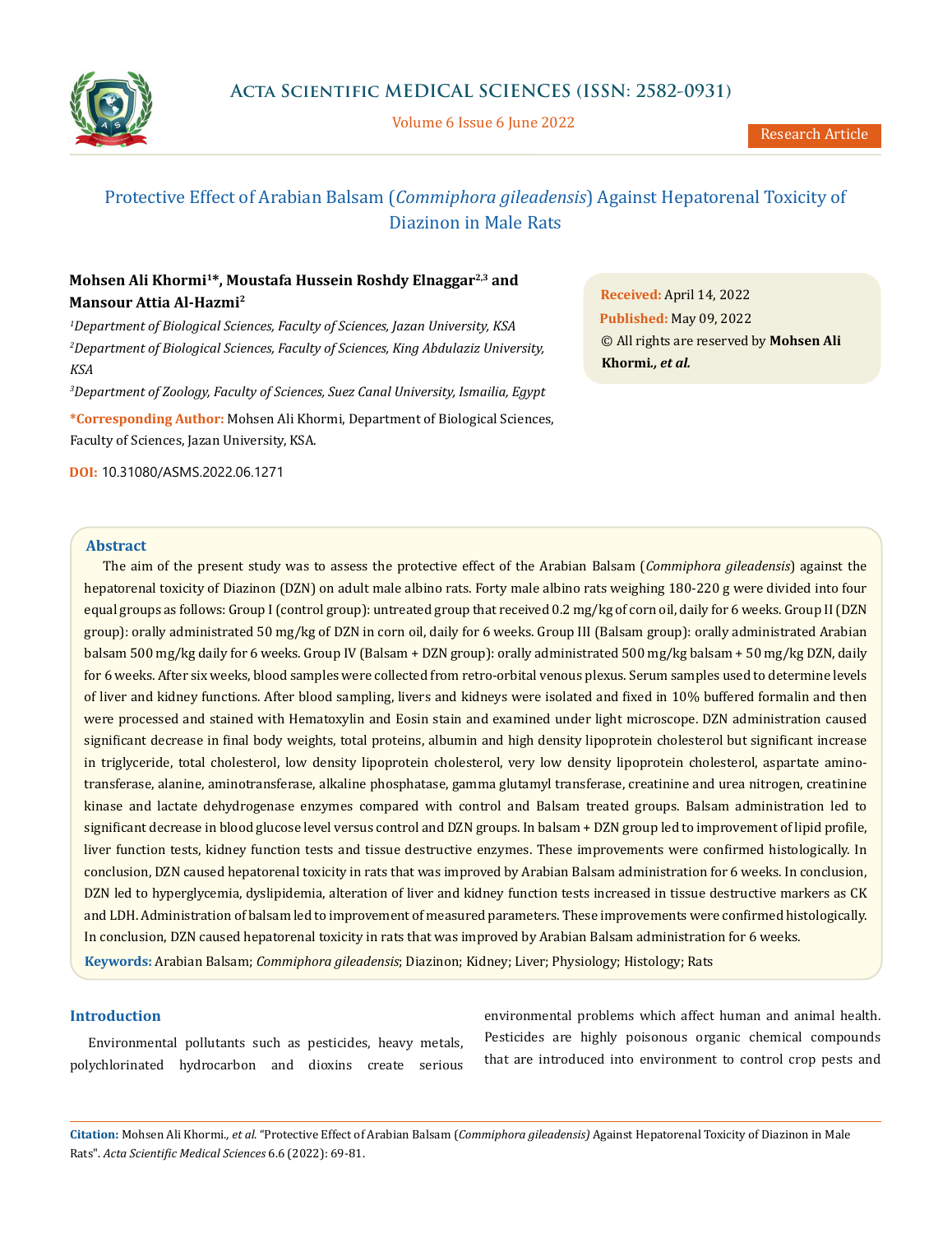disease vectors. Pesticides containing organophosphates (OP) have progressively increased in use around the world. OPs cause neurotoxicity, cardiotoxicity, hepatotoxicity, nephrotoxicity, reproductive toxicity and metabolic problems. One of extensively used OPs in agriculture is diazinon (DZN).

These effects are aggravated in case of high environmental persistence and bioaccumulation. One class of environmental pollutants consists of pesticides, which are widely used in agriculture and industry. Diazinon (DZN) is an insecticide, acaricide and nematicide with a wide spectrum contact organophosphorus (OPs) pesticide. Diazinon is extremely toxic to arthropods due to a highly specific effect on the nervous system. In mammals, however, the action of Diazinon is less well-known and may involve other mechanisms such as inflammations and tissue damage  $[1]$ . The toxicity of Diazinon results from inhibition of the acetylcholine esterase (AChE) enzyme which causes altered signal transmission due to accumulation of acetylcholine in the chemical synapses [2,3].

The Arabian balsam, *Commiphora gileadensis* (L.) (syn. *C. opobalsamum* L.) is a medium-sized aromatic shrub native to the Red Sea area, including Saudi Arabia, Yemen, Oman, Eritrea, Ethiopia, Egypt and Kenya [4]. *Commiphora gileadensis (C. gileadensis)* used historically for the therapy of many ailments and is used in traditional medicine practices in Middle East  $[5,6]$ . In Middle East, among the Arab populations, a decoction of plant aerial parts is intake as diuretic, pain reliever and laxative [7]. Iluz., *et al*. [7] investigated *C. gileadensis* medicinal properties and reported that its sap had inhibitory effect versus *Bacillus cereus* and able of blocking lectins of *Pseudomonas aeruginosa*. This indicated balsam's sap antiseptic actions. In another study, Amiel., *et al*. [8] showed that (E)-caryophyllene was a key component in *C. gileadensis* essential oil, that balsam's stem extracts acted versus cancerous tumor cells and had apoptosis-inducing effects that acted selectively, eradicating tumor cells only, but not healthy cells [9]. Recent studies have been carried out to evaluate the potential role of antioxidants for the protection of cells against organs damage from environmental pollutants. Of these compounds is Balsam, which acts as antioxidant.

The goal of the present study was to assess the protective effects of Arabian Balsam administration for 6 weeks on hepatorenal toxicity induced by Diazinon in adult male Albino rats.

# **Material and Methods**

### **Materials**

70

Both Diazinon (DZN) insecticide and Arabian Balsam (*C. gileadensis*) were purchased from the local market in and around Jeddah Provence.

### **Animals**

Forty adult male albino rats of the Wistar strain (*Rattus norvegicus*) weighing 180–220 g were used in the study. Rats were housed in standard plastic cages and maintained under controlled laboratory conditions of humidity (65%), temperature (25±1 $^{\circ}$ C) and 12:12 h light: dark cycle. Rats were feed on normal commercial chow and had free access to water *ad libitum*. Experimental treatments were done in accordance with the ethical guidelines of the Animal Care and Use Committee of King Abdulaziz University and according to the ARRIVE (Animals in Research: Reporting In Vivo Experiments) reporting guideline.

# **Methods**

### **Experimental groups**

The experiment was designed to carry out the treatments (orally) at the level of one of  $LD_{50}$  of diazinon (50 mg/kg) and plant oils. Forty male albino rats were randomizing divided into 4 groups as follows: Group I: Rats of this group were untreated and served as control group and received 0.2 mg/kg of corn oil, daily for 6 weeks. Group II: Rats of this group were orally administrated 50 mg/kg of DZN in corn oil, daily for 6 weeks. Group III: Rats of this group were orally administrated 500 mg/kg b.w. of Arabian balsam daily for 6 weeks. Group IV: Rats of this group were orally administrated 500 mg/kg of Arabian balsam, then 50 mg/kg of DZN daily for 6 weeks.

# **Determination of LD<sub>50</sub> of diazinon**

The toxicity of Diazinon in rats was calculated to determine lethal and sub lethal doses  $LD_{50}$  and it was found to be 600 mg/ kg b.w.

### **Body weight determinations**

The body weights of rats were determined at the start and at experimental end, after 6 weeks, using a digital balance from (OHAUS, Model: Scout Pro SPU601, Made in China) [10].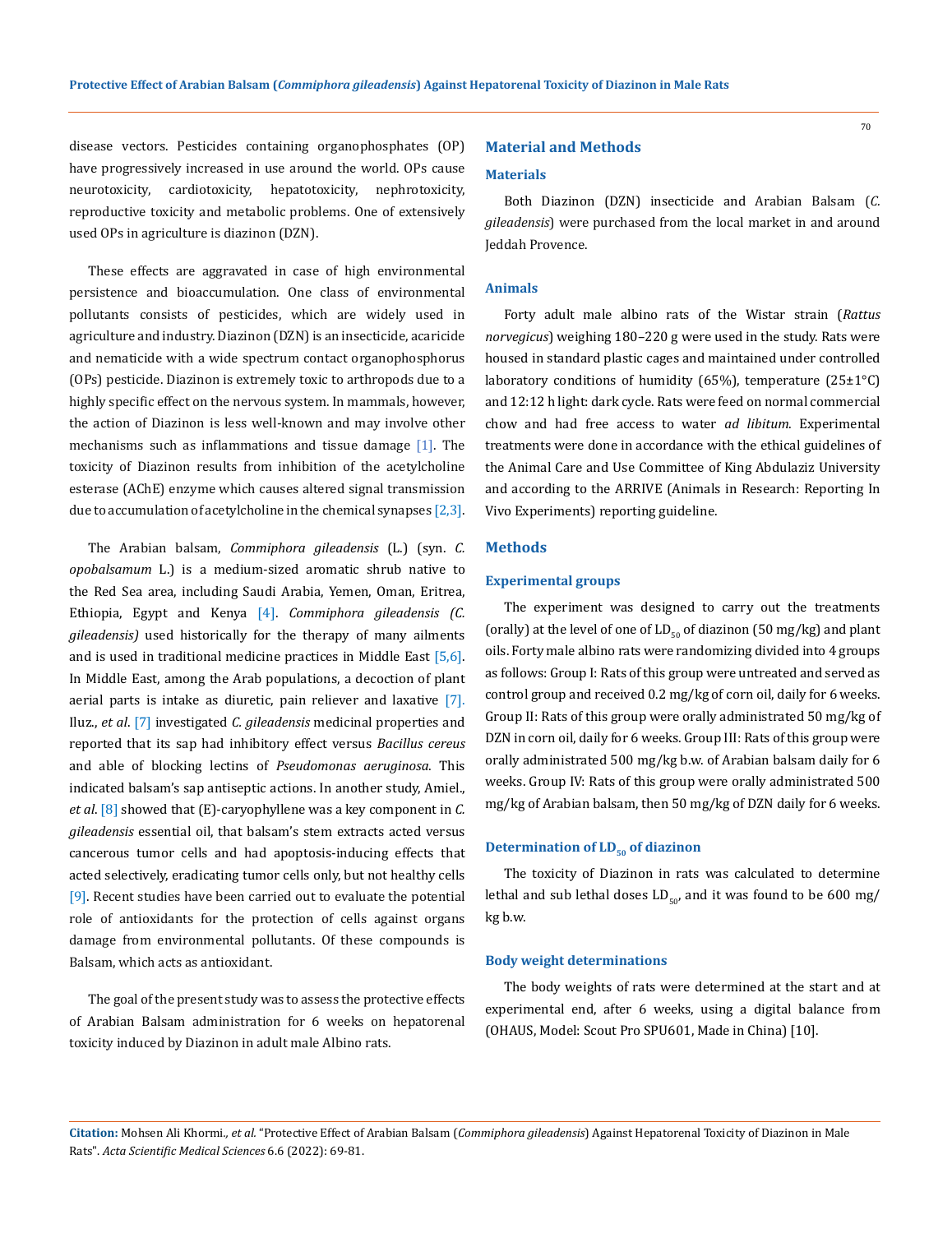### **Blood serum analysis**

After six weeks, the experimental animals were allowed to fast for 12hs, and then anesthetized with diethyl ether. Blood samples were collected from retro-orbital venous plexus in non-heparinized tubes, centrifuged at 2500 rpm for 15 min and blood sera were then collected and stored at -80°C till used.

Glucose concentration was determined using the method of [11]. Lipid profile was estimated in serum as triglycerides (TG) [12], total cholesterol  $[13]$ , HDL-c  $[14]$ . The concentration of LDL-c was determined using  $[15]$  equation  $[LDL-c = Total cholesterol - HDL$ triglycerides/ 5]. Serum VLDL-c level was determined using the following equation = VLDL-c = Triglycerides/2.175. Serum samples were used to determine liver function by analysis of levels of alanine aminotransferase  $(ALT)$  [16], aspartate aminotransferase  $(AST)$ enzyme activity  $[16]$ , alkaline phosphatase  $(ALP)$  enzyme activity [17], gamma-glutamyl transferase (GGT) [18]. Also, total bilirubin (TBIL) [19], total proteins [20] and albumin (ALB) [21]. Kidney function tests were determined as serum levels of creatinine  $[22]$ and blood urea nitrogen (BUN)  $[23]$ . Tissue destructive markers were determined as serum levels of creatine kinase (CK) and lactate dehydrogenase (LDH) [24].

### **Statistics analysis**

The data were analyzed using IBM SPSS Statistics for Windows, version 23 (IBM SPSS, IBM Corp., Armonk, N.Y., USA). Collected data presented as mean ± standard deviation (SD). Statistical comparisons were performed by One-Way analysis of variance followed by least significance difference (LSD) test for comparison between different groups. All statements of significance were based on probability**.**

# **Results**

### **Weight changes in different studied groups**

The initial body weights were significantly decreased in DZN and Balsam + DZN versus control (P < 0.0001, P < 0.0001, respectively) and but was significantly increased in Balsam group versus DZN (P < 0.0001). The final body weights were significantly decreased in DZN group versus control and Balsam + DZN groups (P < 0.0001 and P < 0.050) but was significantly increased in Balsam versus DZN group (P < 0.0001). Percentage of weight gain in Balsam + DZN group was significantly increased versus control and DZN groups (P <0.010 for both) (Figure 1).



**Figure 1:** Initial body weights, final body weights, weight gains and percentage changes of body weights in different studied groups.

\*: Significance versus control; #: Significance versus DZN group.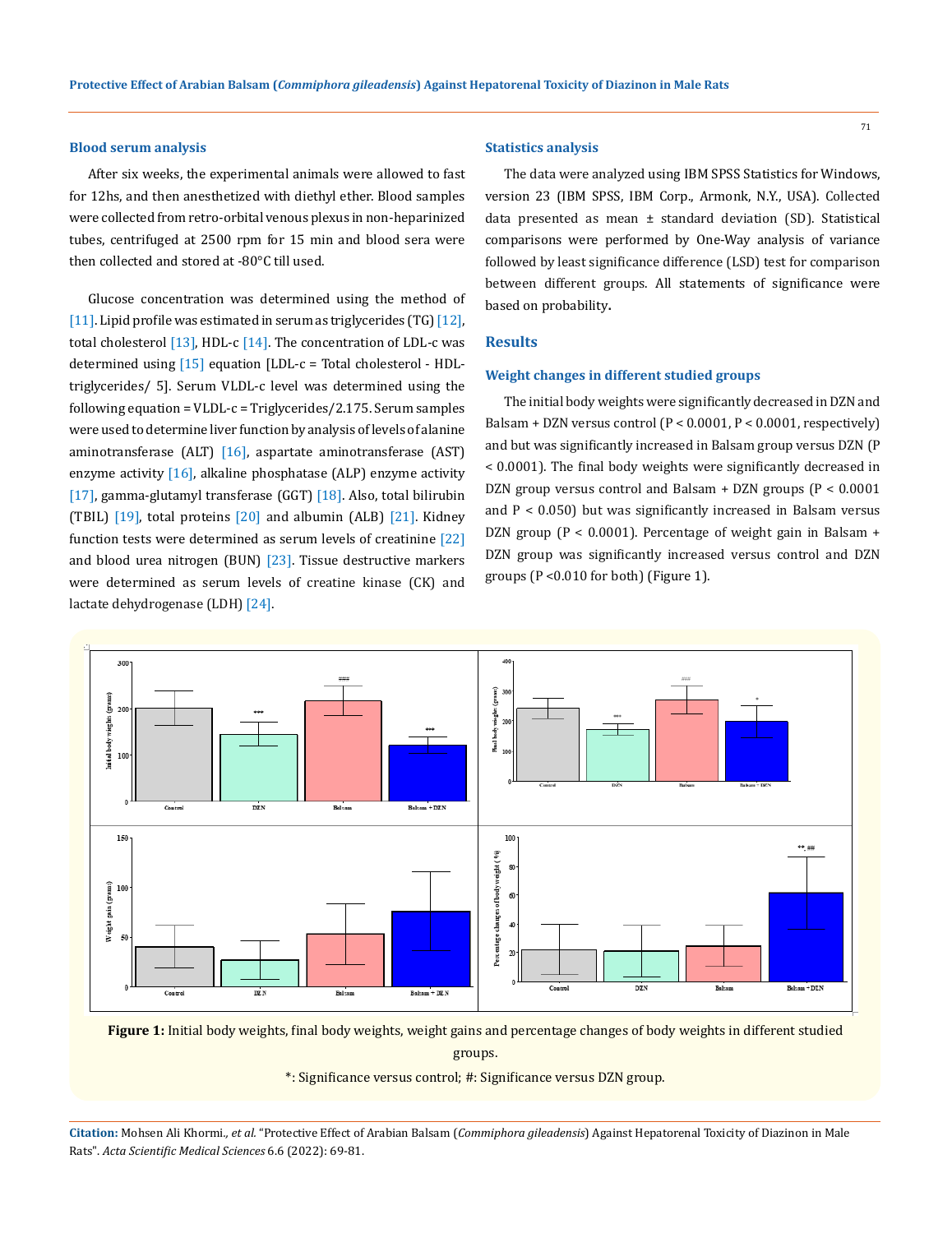# **Levels of blood glucose, total proteins and albumin in different studied groups**

0.0001 for all). The serum total proteins and albumin levels were significantly decreased in DZN, Balsam, Balsam + DZN versus control (P < 0.0001 for all). Meanwhile, serum albumin levels were significantly increased in Balsam and Balsam + DZN groups versus DZN group (P < 0.0001 for both) (Figure 2).

The blood glucose levels were significantly decreased in Balsam and Balsam + DZN groups versus control and DZN groups (P <



**Figure 2:** Levels of glucose (mg/dl), total proteins (mg/dl) and albumin (g/dl) in different studied groups. \*: Significance versus control; #: Significance versus DZN group.

### **Levels of lipid profile in different studied groups**

The serum levels of triglyceride were significantly increased in DZN, and Balsam groups versus control  $(P < 0.010, P <$ 0.050, respectively). The serum levels of total cholesterol were significantly increased in DZN versus control, Balsam and Balsam + DZN groups (P < 0.0001 for all) but were significantly decreased in Balsam and Balsam + DZN versus control (P < 0.0001 for both). The serum levels of LDL-C and vLDL-C were significantly increased in DZN versus control, Balsam and Balsam + DZN groups (P < 0.0001 for all). vLDL-C serum levels were significantly increased in Balsam group versus control (P < 0.0001). The serum levels of HDL-C were significantly decreased in DZN versus control, Balsam and Balsam + DZN groups (P < 0.0001 for all) but were significantly increased in Balsam and Balsam + DZN versus control  $(P < 0.0001$  for both) (Figure 3).



**Citation:** Mohsen Ali Khormi*., et al.* "Protective Effect of Arabian Balsam (*Commiphora gileadensis*) Against Hepatorenal Toxicity of Diazinon in Male Rats". *Acta Scientific Medical Sciences* 6.6 (2022): 69-81.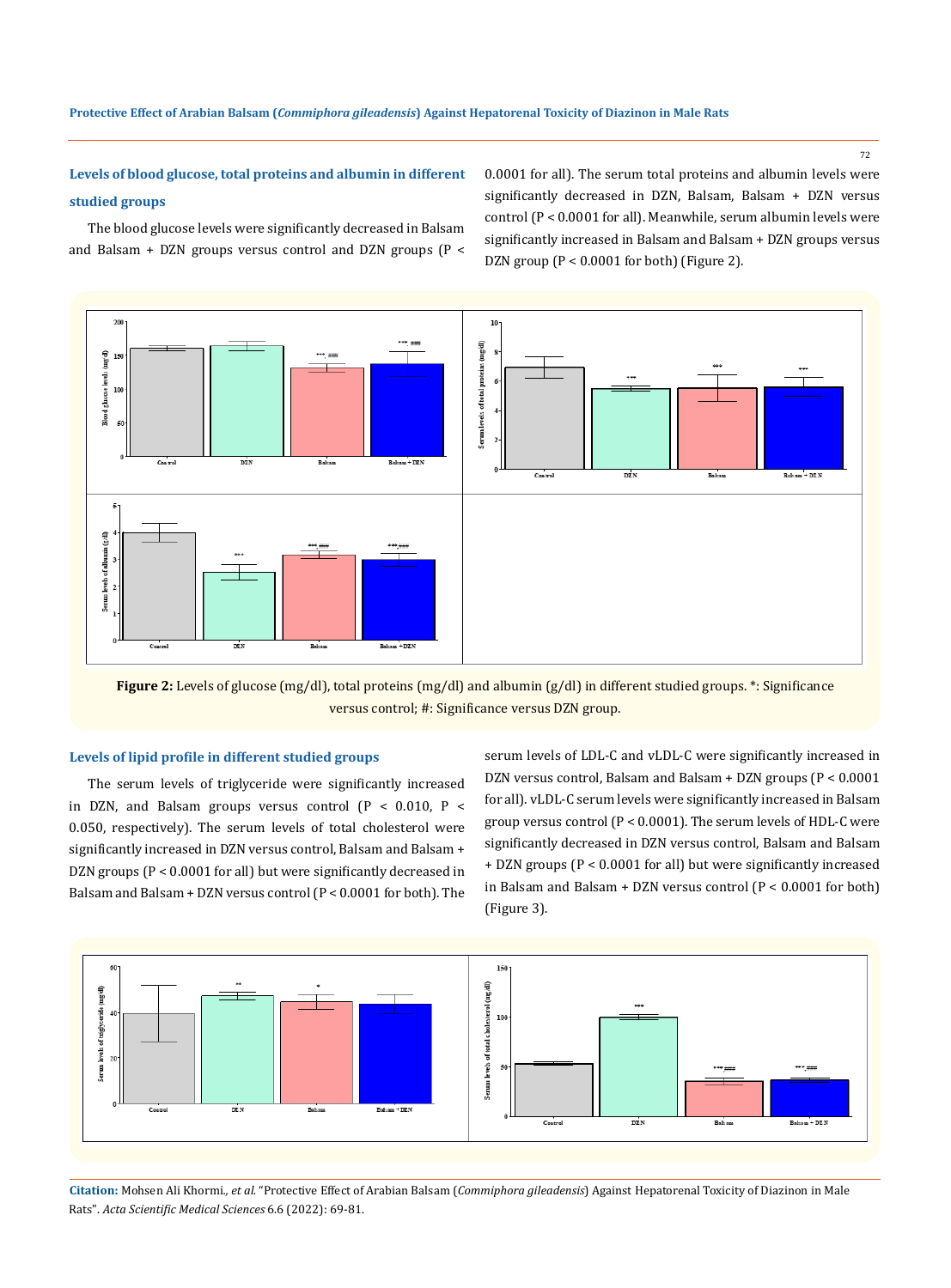# **Protective Effect of Arabian Balsam (***Commiphora gileadensis***) Against Hepatorenal Toxicity of Diazinon in Male Rats**



**Figure 3:** Levels of lipid profile in different studied groups. \*: Significance versus control; #: Significance versus DZN.

# **Levels of liver enzymes activity in different studied groups**

The serum levels of ALT, AST, ALP and GGT were significantly increased in DZN versus control, Balsam and Balsam + DZN groups. Serum levels of ALT and AST were significantly elevated in Balsam + DZN versus control (P < 0.0001). Serum levels of ALP were significantly decreased in Balsam and Balsam + DZN versus control  $(P < 0.050$  for both) (Figure 4).



**Citation:** Mohsen Ali Khormi*., et al.* "Protective Effect of Arabian Balsam (*Commiphora gileadensis*) Against Hepatorenal Toxicity of Diazinon in Male Rats". *Acta Scientific Medical Sciences* 6.6 (2022): 69-81.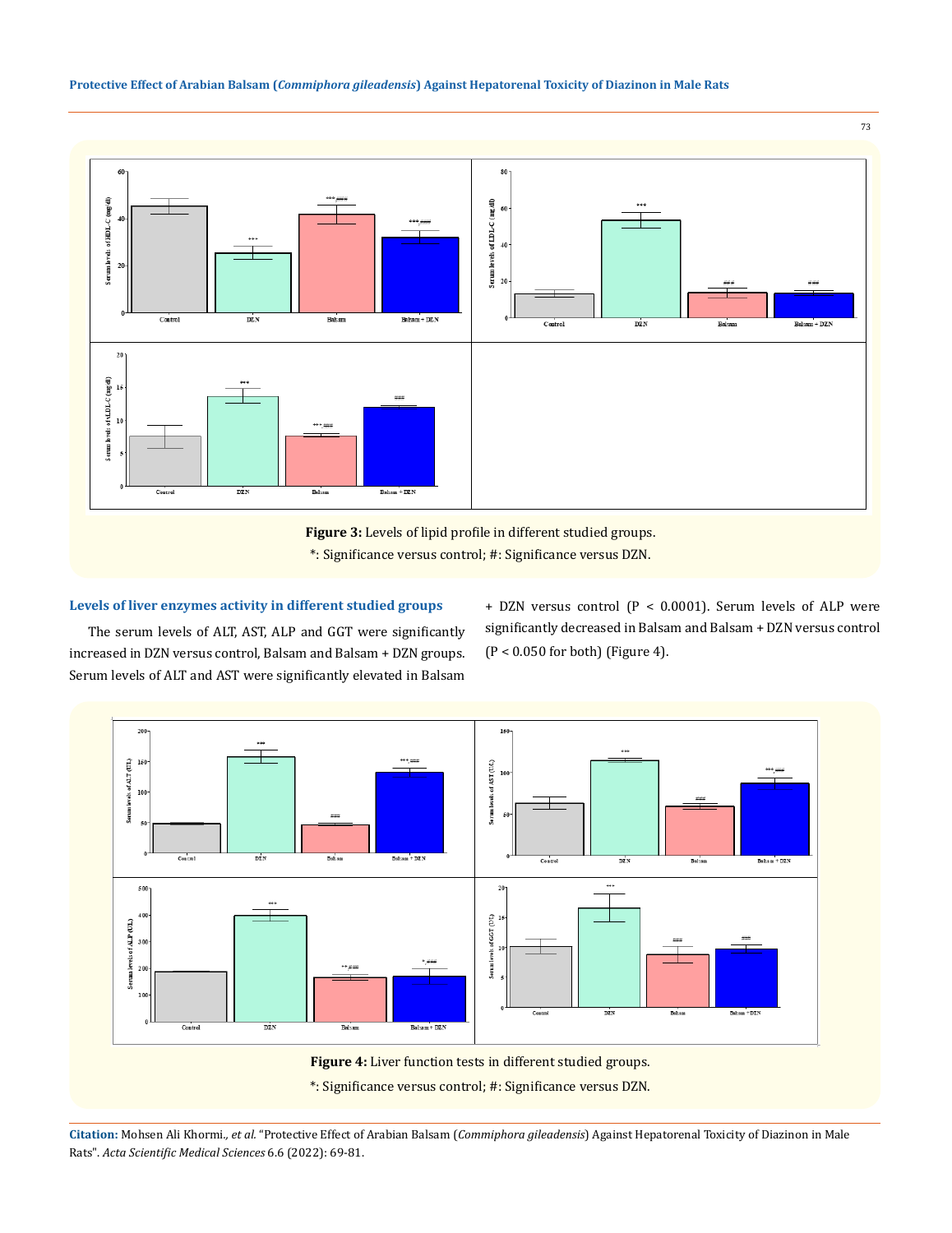74

# **Levels of kidney functions tests in different studied groups**

The serum levels of creatinine and urea nitrogen were significantly decreased in control, Balsam, and Balsam+ DZN groups versus DZN. Creatinine and urea nitrogen serum level were significantly decreased in Balsam group versus control (P < 0.010 and P < 0.0001) (Figure 5).



\*: Significance versus control; #: Significance versus DZN.

# **Levels of tissue destructive enzymes in different studied**

### **groups:**

The serum levels of CK and LDH were significantly decreased in control, Balsam, and Balsam+ DZN groups versus DZN (P < 0.0001) (Figure 6).





### **Histological results**

#### **Histological results of liver**

Liver of control rat showed normal histological structure of central vein, portal area and hepatic parenchymal cells (Figures 7A&B). DZN Treated rats: Portal area showed mild edema, few

inflammatory cells infiltration around the bile duct, and congested portal vein, peri-ductal inflammatory cells infiltration with mild proliferation of bile duct epithelium and scattered hepatic cells with vacuolar degeneration, dilatation of the hepatic sinusoids and mild vacuolar degeneration of the hepatic cells and scattered necrosis (Figures 7C&D). Balsam treated group: Liver of rat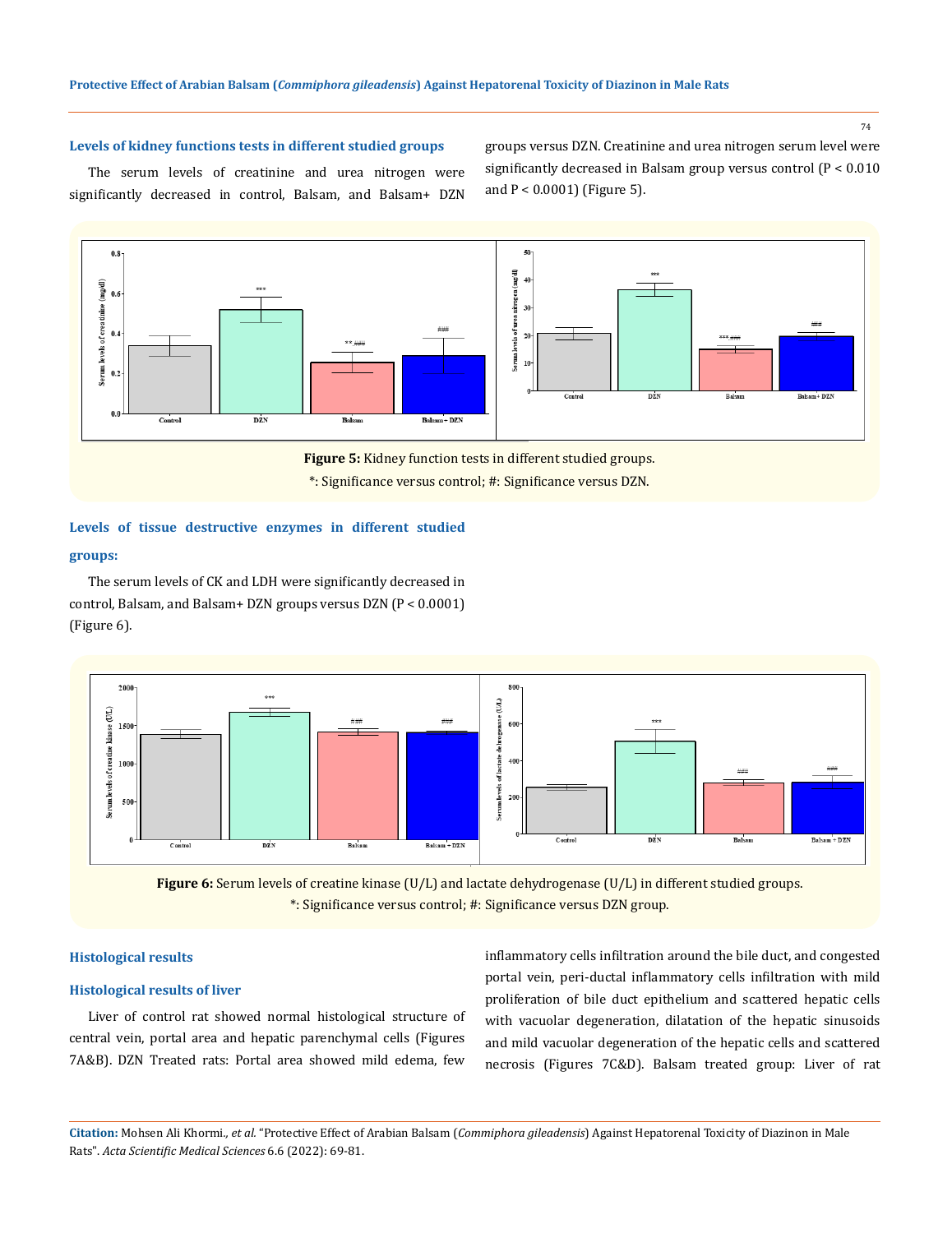administrated Balsam only showed normal central veins, portal areas, and hepatic cells (Figures 7 E&F). Balsam + DZN treated rats: Liver of rats which administrated honey and toxin showed near to normal hepatic parenchymal cells, normal central vein with few degenerated cells, congested portal vessel, portal edema, and periducteolar inflammatory cells infiltration, mild hepatocellular degeneration, few necrotic cells, and few activated Kupffer cells (Figures 7 G&H).



**Figure 7:** A&B: Control rat group: Liver of control rat showing normal histological structure of central vein (CV), portal area (arrow) and hepatic parenchymal cells (HCs). C&D: Diazinon Treated rats: C: Portal area showed mild edema (arrow), congestion of the portal vein (CO), peri-ductal inflammatory cells infiltration (dashed arrow) with mild proliferation of bile duct epithelium and scattered hepatic cells with vacuolar degeneration (thin arrow). D: Liver parenchyma showed dilatation of the hepatic sinusoids (arrow) and mild vacuolar degeneration of the hepatic cells and scattered necrosis (dashed arrow). E&F: Balsam treated group: Liver of rat administrated Balsam only showed normal central veins (CV), portal areas (arrow), and hepatic cells (HCs). G&H: Diazinon and Balsam treated rats: G: Liver of rats which administrated honey and toxin showed congested portal vessel (CO), portal edema (arrow), and periducteolar inflammatory cells infiltration (dashed arrow). (H&E, X200). H: Liver of rat which administrated Balsam and toxin showed mild hepatocellular degeneration (short arrow), few necrotic cells (arrow), and few activated Kupffer cells (dashed arrow). H&E, A: X100; C, E and G: X200; B, D, F and H: X400.

**Citation:** Mohsen Ali Khormi*., et al.* "Protective Effect of Arabian Balsam (*Commiphora gileadensis*) Against Hepatorenal Toxicity of Diazinon in Male Rats". *Acta Scientific Medical Sciences* 6.6 (2022): 69-81.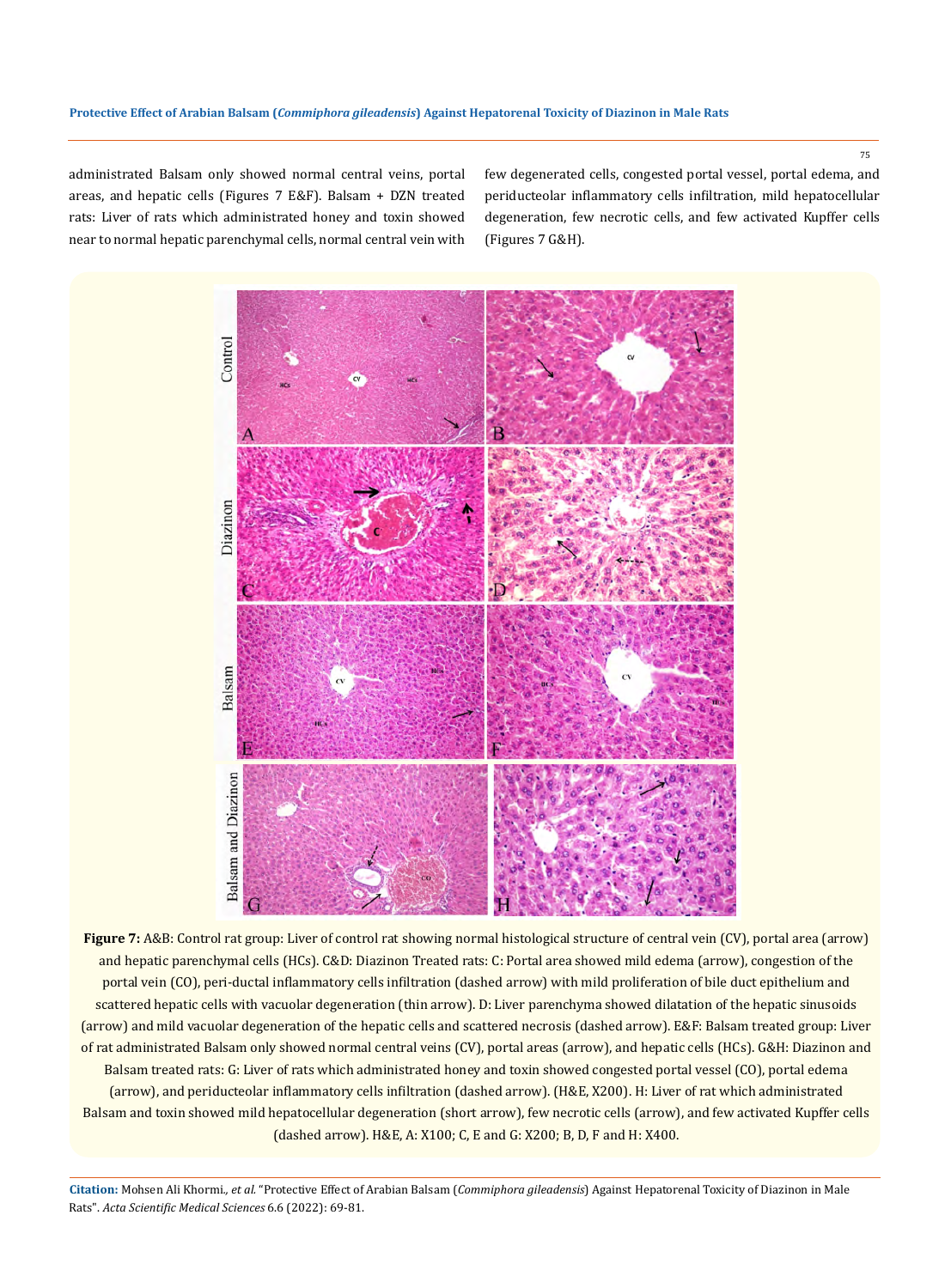# **Histological results of kidney**

In Control rats, the kidney showed normal architecture with normal glomerulus and renal tubules with intact cell borders and had brush borders. No signs of abnormalities (Figures 8 A&B). DZN treated rat groups. Most of the kidney parenchyma showed glomerular degeneration and atrophy and leukocytic infiltration and congestion. Renal tubules were severely damaged showed necrotic and degenerative changes with disrupted cell borders and eosinophilic cytoplasm. Congestion of blood capillaries in between the degenerated tubules (Figures 8 C&D). In Balsam treated rats, the kidney architecture is normal with normal glomerulus structure. The kidney tubules appeared normal without any signs of degeneration or necrosis. The outer lines and the cell borders of the lining epithelium of the tubules are intact (Figures 8 E&F). Balsam + DZN treated rats: It showed some improvement in the renal tissue than in the Diazinon treated rats. Some of the glomeruli appeared normal in structure and in some regions; the glomeruli as well as the proximal and distal tubules showed degenerative and necrotic changes. Congestion of the interstitial blood vessels were also observed (Figures 8 G&H).



**Figure 8:** A&B: Control rats, the kidney showed normal architecture with normal glomerulus (arrows) and renal tubules (arrowheads). C&D: Diazinon treated rat groups. Most of the kidney parenchyma showed glomerular degeneration and atrophy and leukocytic infiltration (arrows), and congestion. Renal tubules were severely damaged showed necrotic and degenerative changes with disrupted cell borders and eosinophilic cytoplasm (double arrowheads). Congestion of blood capillaries in between the degenerated tubules (B, double arrows). E&F: Balsam treated rats. The kidney architecture is normal with normal glomerulus structure (arrows) in low (A) and high Magnification (B). The kidney tubules appeared normal without any signs of degeneration or necrosis. The outer lines and the cell borders of the lining epithelium of the tubules are intact (double arrows). G&H: Diazinon and Balsam treated rats: It showed some improvement in the renal tissue than in the Diazinon treated rats. Some of the glomeruli (arrows, A) appeared normal in structure and in some regions; the glomeruli (double arrows, A) as well as the proximal and distal tubules (double arrowheads, A) showed degenerative and necrotic changes. Congestion of the interstitial blood vessels (arrowheads) were also observed. Hx&E (A, C, E&G:X100, B, D, F,&H:X400).

**Citation:** Mohsen Ali Khormi*., et al.* "Protective Effect of Arabian Balsam (*Commiphora gileadensis*) Against Hepatorenal Toxicity of Diazinon in Male Rats". *Acta Scientific Medical Sciences* 6.6 (2022): 69-81.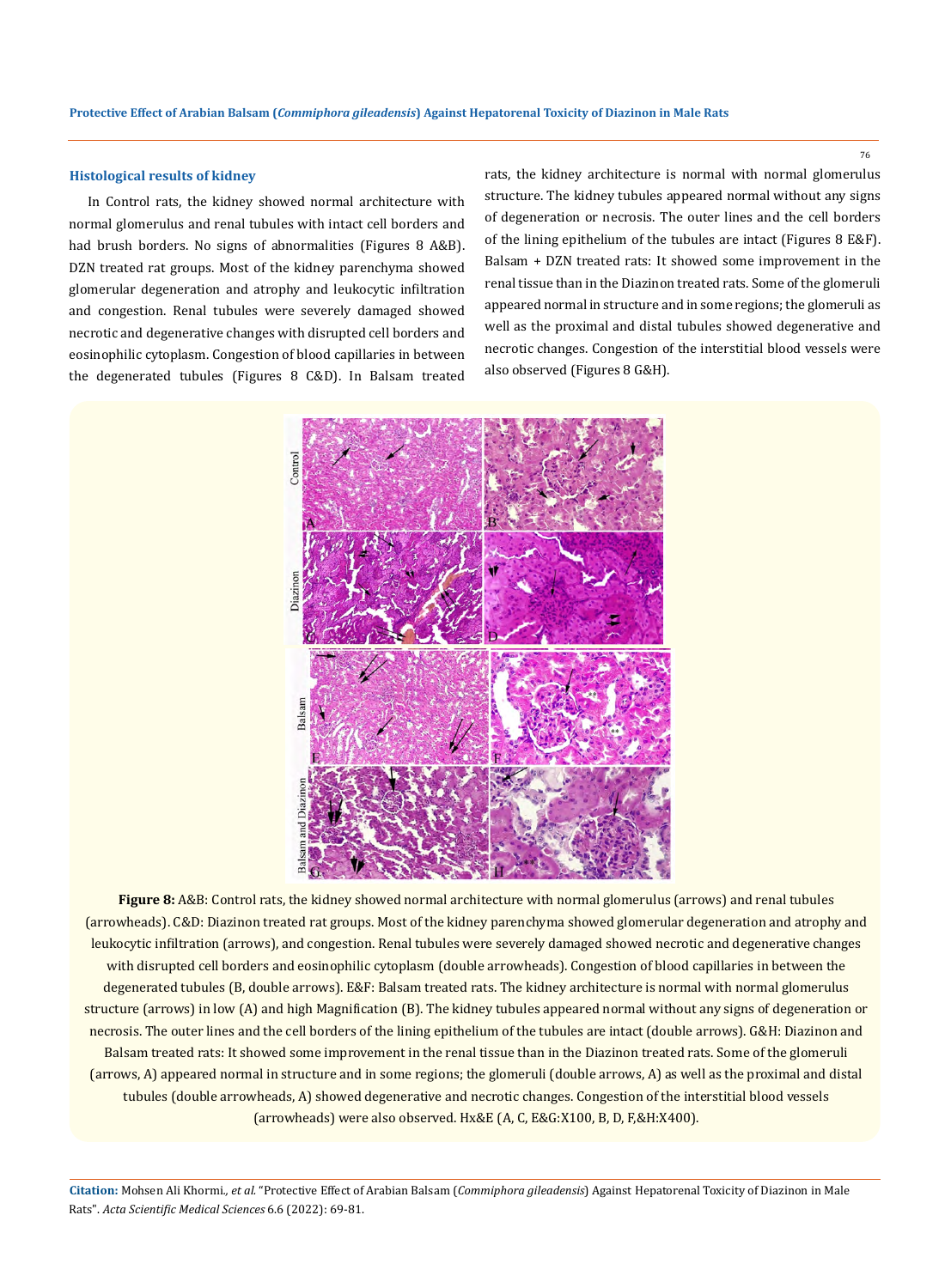### **Discussion**

The purpose of the present experimental study was to find out the protective values of Arabian Balsam (*Commiphora gileadensis*) against the toxic adverse effects of the pesticide Diazinon in adult male albino rats. The present study results revealed that there were significant decreases in initial body weight in all groups versus control group. The final body weights were significantly decreased in DZN group and Balsam + DZN group versus control. While weight gain and percentage changes in body weight in Balsam + DZN group were significantly decreased versus control but significantly increased versus DZN group. In experimental animals, OP insecticides promote body weight loss [25]. Kalender., *et al.* [26] postulated that body weight of rats decreased after 4 and 7 weeks of DZN administration. Body weights were reported to decrease significantly in rats exposed to DZN  $[27]$ . The decrease in body weight may be due to reduced food consumption of exposed-rats and also due to overall increased degradation of lipids and proteins as a result of direct effects of DZN [28]. Stromborg [29] reported that dietary levels of DZN above 50 mg/kg were associated with reduced food consumption, weight loss and reduction in egg production in northern bobwhites. In addition, others OPIs cause reduction of body weight in rats  $[23]$  and mice  $[30]$ .

Changes in blood glucose, lipid profile, liver function and kidney function tests and tissue destructive enzymes were measured in all studied groups in the present study. These results revealed that, blood glucose levels were significantly decreased in Balsam, Balsam+ DZN groups versus control; in Balsam, Balsam+ DZN groups versus DZN group. Insignificant changes in blood glucose observed in the present study between control and DZN group were consistent with previous studies [31]. Meanwhile, hyperglycemia was reported in mice exposed to DZN. Exposure to DZN caused a severe disturbance of lipids, carbohydrates and proteins metabolism. The causes of hyperglycemia may be due to enhancement of activities of enzymes involved in gluconeogenesis leading to glucose formation from non-carbohydrate sources in addition to suppression of hepatic glycogenolysis or stimulating glycogenolysis processes to increase blood glucose level from liver as an essential source of carbohydrates in body. Important causes of DZN toxicity include its ability to cause organ damage, alter cellular antioxidative capability and disrupt glucose homeostasis [32]. Antioxidant capability in pancreatic islets is basically decreased

when oxidative damage is produced. As a result, any injury to pancreatic ß-cells has a high probability of causing hyperglycemia [33]. Interestingly, in the present study, when rats were treated with balsam + DZN significant decrease was observed in blood glucose levels suggesting balsam is effective in reducing blood glucose levels in rats treated with DZN. Regarding serum levels of total proteins and albumin, significant reductions were observed with DZN treated group versus control as reported previously [31,34,35]. DZN can reduce the total protein by decreasing its formation by the liver, resulting in reduction of total proteins and albumin in the blood [35]. On the other hand, DZN was reported to bind with albumin and reduce its activity resulting in a decrease in its levels in the blood  $[34]$ . The hypoproteinemia in the present study may be due to a decrease in protein formation and/or due to several pathological processes as liver injury, renal damage and increase in protein excretion in urine [36]. In the present study, none of the groups recovered total protein or albumin levels when administered balsam.

77

In the present study, serum triglycerides, total cholesterol, LDL-c and VLDL-c levels were significantly increased, while HDL-c was significantly decreased in DZN treatment group versus control. In this respect, significant increase in triglycerides and hypercholesterolemia were reported in mice treated with DZN [31]. Generally, pesticides suppressed hepatic cytochrome P-450 enzyme. Cholesterol levels increase indicates inhibitory action of pesticide on cytochrome P-450 enzyme. Moreover, elevated cholesterol serum levels indicate liver disorders and cholestasis. Moreover, stagnation of bile flow in bile ducts caused by periportal cell damage (emphasis by raised ALP) lead to defect of cholesterol secretion into bile and subsequently led to elevated in total serum cholesterol in DZN-treated rats [37]. Agbor., *et al*. [38] reported that, increases in serum triglycerides level may be due to imbalance between synthesis rate and rate of triglycerides release by the parenchyma cells into systemic circulation. In the present study, this hypercholesteremia was recovered with administration of balsam. With regard to HDL-c serum level, balsam was able to partially recover the pesticide-induced decrease in HDL-c. Whereas increased LDL-c [31] was recovered with balsam treatment. The increased triglyceride could be explained by elevated adipocyte lipolysis due to DZN-induced insulin resistance and suppression of plasma hepatic lipase and lipoprotein lipase. The liver has an

**Citation:** Mohsen Ali Khormi*., et al.* "Protective Effect of Arabian Balsam (*Commiphora gileadensis*) Against Hepatorenal Toxicity of Diazinon in Male Rats". *Acta Scientific Medical Sciences* 6.6 (2022): 69-81.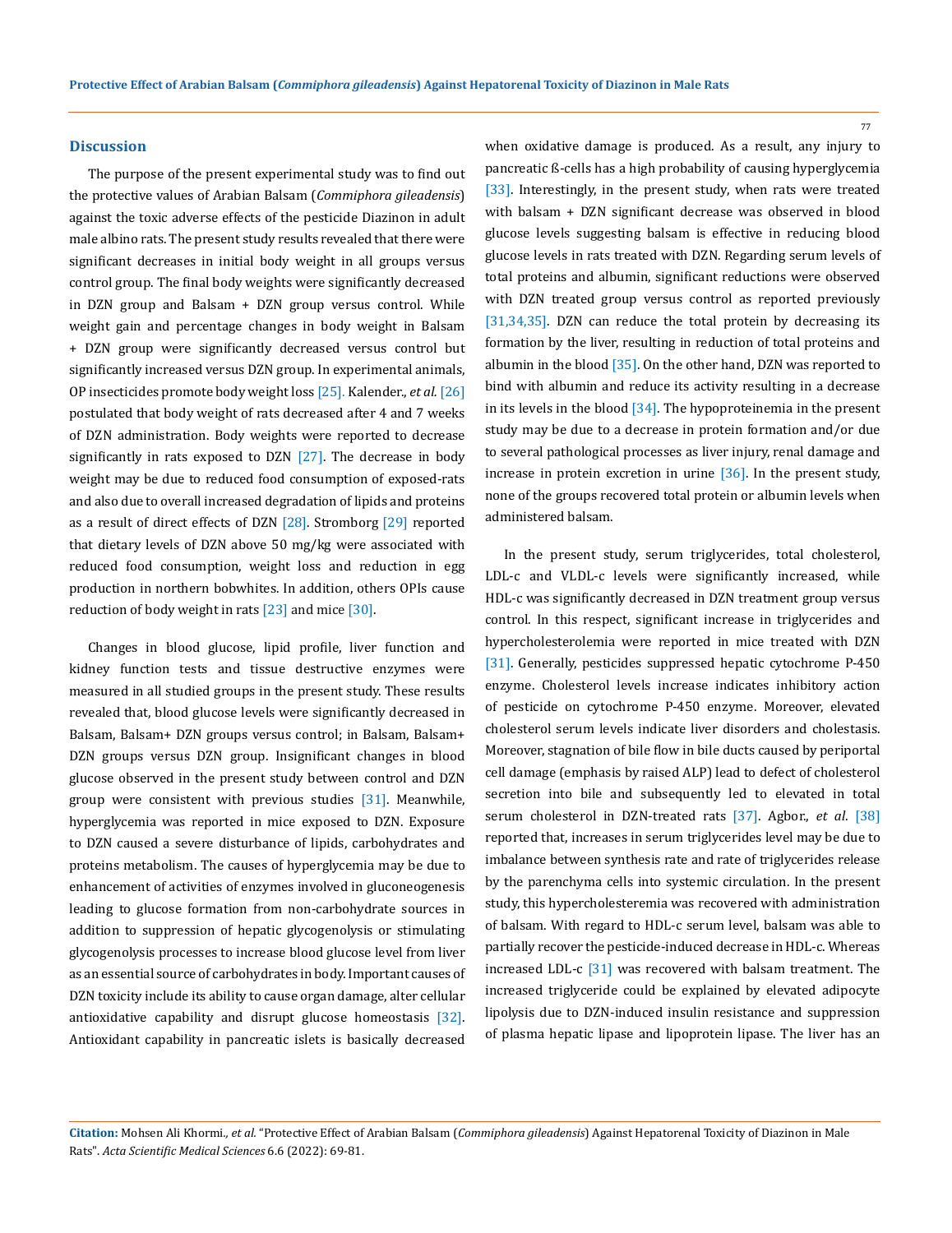essential role in lipid metabolism, serving as center for lipoprotein formation, uptake and export to circulation. LDL-c and VLDL-c are main carriers of lipids from liver to peripheral cells and HDL-c transport excess cholesterol from peripheral cells to liver. Inhibited lipoprotein lipase and hepatic lipase activity together with diminished hepatic uptake due to liver destruction led to increased concentrations of serum VLDL-c and LDL-c in DZN-treated rat, respectively. The decreased HDL-c serum concentration attributed to hyperlipidemia and declined HDL-c synthesis by liver [39]. When balsam was used with pesticides for treatment, the VLDL-c values were reduced but not to extent of control groups (i.e., partial recovery). Many researchers reported that natural agents can ameliorate hyperlipidemia that agree with results obtained in this study [40].

With regard to liver function, as expected and consistent with previous literature all the markers of liver injury were increased with pesticide treatment due to destruction of the membrane stability caused by increased ROS and so release of liver enzymes from inside the cells to circulation [31, 35]. Many studies showed that liver enzymes liberate to blood stream when hepatic parenchyma cells destructed in experimental animals exposed to DZN and other pesticides  $[41]$ . When individual therapy was considered, balsam treatments were not able to recover liver AST and ALT enzymes to control level. These effects may contribute to antioxidant capacity of balsam. In previous researches antioxidants have been proven to protect cell membrane integrity and reduce enzyme leakage by scavenging free radicals [42]. Interestingly, pesticide-related increased ALP and GGT values were returned to the normal range with balsam treatments. A possible reason for these differences could be due to the treatment duration. AST and ALT are markers of inflammation in liver which usually takes longer to resolve whereas ALP is a marker of fibrosis which doesn't occur rapidly. Therefore, concomitant treatment with balsam may prevent the tissue damage. Whereas AST and ALT values were reduced partially with balsam treatments, values may return to normal range perhaps, if the rats are treated for longer duration.

The results of DZN treated rats in the present study showed mild vacuolar degeneration and scattered necrosis of hepatic cells, dilatation of hepatic sinusoids, mild edema in portal area, few inflammatory cells infiltration around bile duct with mild proliferation of bile duct epithelium and congested portal vein.

These results were in accordance with several research that showed elevations of hepatic enzymes and liver histopathological alterations in experimental animals exposed to DZN [43]. Also, it was reported that rats orally treated with DZN (50 mg/kg) daily for 3 weeks showed damage of liver structure along with disarrangement of hepatic strands, vacuolation and necrosis of hepatocytes, enlargement of hepatic sinusoids and large glycogen droplets were noted in hepatocytes cytoplasm [31]. Ahmadi-Naji [44] reported that oral administration of DZN (25 mg/kg) to rats for 15 days led to lymphocyte cells infiltration of hepatocytes.Hassani., *et al*. [45] reported that DZN (85 mg/kg) administration induced mild to moderate hepatocyte swelling (hydrophic degeneration) within 4 hours post-treatment and severe hepatocyte cell swelling (ballooning degeneration) and hyperemia in sinusoidal spaces within 24 hours post-treatment. They concluded that toxic effects of DZN post-treatment increased over time period. Exposure to DZN causes hepatocytes damages [1] due to ROS production and weakened antioxidant system [46]. Diazinon also induced apoptosis through activating caspase 9 and 3 and increasing Bax/Bcl2 [47]. Meanwhile, the results of the present study in Balsam treated and honey treated groups, the examination of hepatic tissue showed that they were approximately normal as control group. In Balsam + DZN treated rats, hepatic tissues were near to normal with few hepatocytes showed degeneration and necrosis, congested portal vessel, portal edema, and periductular inflammatory cells infiltration, and few activated Kupffer cells. In the present study, in both balsam + DZN treated group, liver parenchyma showed some congested portal vessels and apparently normal hepatic cells with few degenerated cells, mild portal edema, few inflammatory cells infiltration, and proliferation of bile duct epithelium with newly formed bile ductless. In this respect,  $[48]$  reported that damage of liver tissue in alloxan induced diabetic rats caused by increase of ROS returned nearly to normal after *C. gileadensis* leaf and twig aqueous extract admiration due to *C. gileadensis* leaf and twig aqueous extract content of antioxidant compounds [7].

The results of the present study revealed that rats in DZN treated group most of the kidney parenchyma showed glomerular degeneration and atrophy with leukocytic infiltration and congestion. Renal tubules showed necrotic and degenerative changes with disrupted cell borders, eosinophilic cytoplasm and congestion of blood capillaries in between degenerated tubules. In this respect, several investigations showed significant

**Citation:** Mohsen Ali Khormi*., et al.* "Protective Effect of Arabian Balsam (*Commiphora gileadensis*) Against Hepatorenal Toxicity of Diazinon in Male Rats". *Acta Scientific Medical Sciences* 6.6 (2022): 69-81.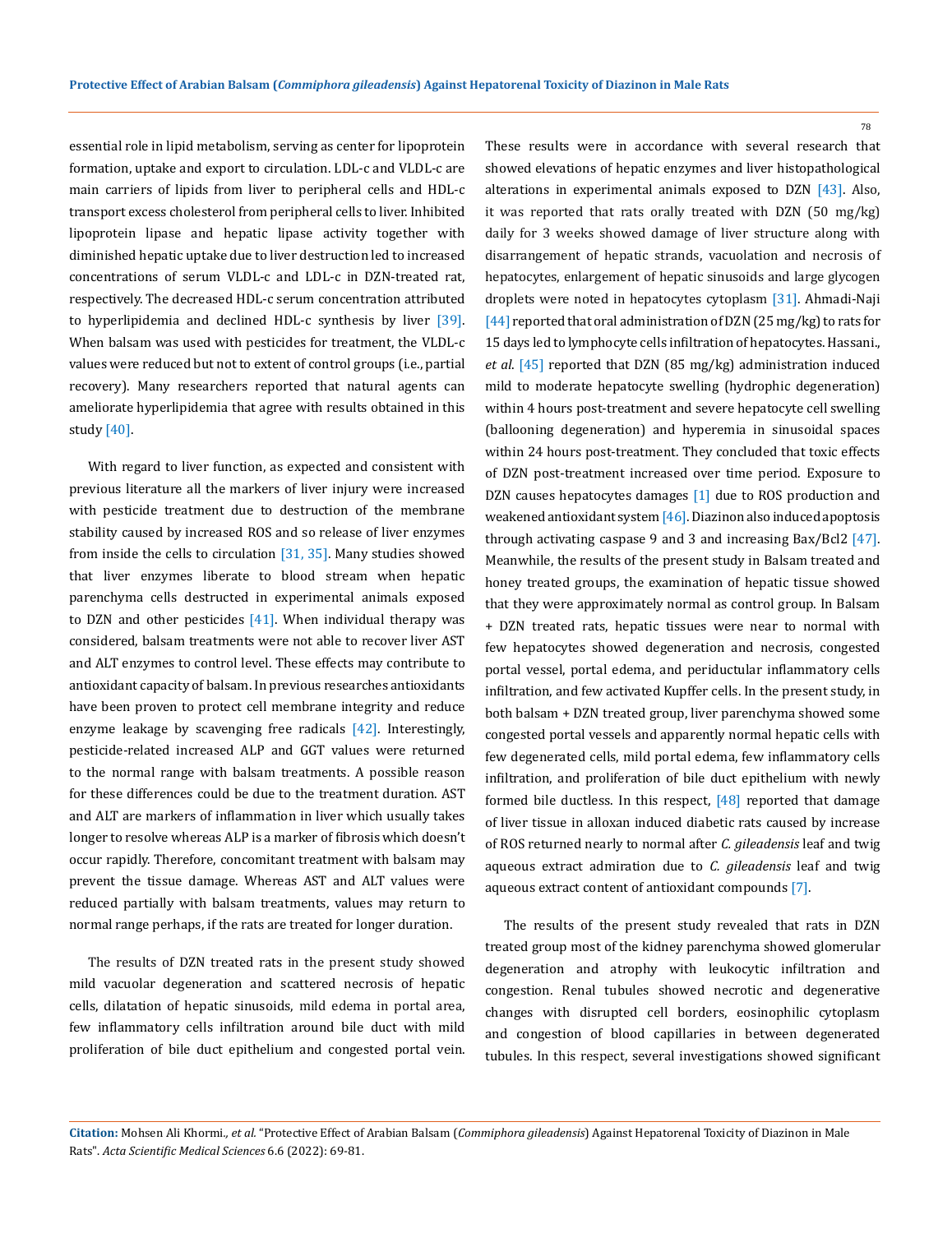elevation of blood urea, creatinine, and uric acid levels, and renal histopathological changes in experimental animals exposed to DZN. Also, it was revealed that rats treated daily with DZN at doses of 10, 15 and 30 mg/kg, respectively orally for 8 weeks induces kidney swelling with obliteration of space in Bowman's capsule, nuclear pyknosis, degeneration of tubular epithelial cells, necrosis of proximal tubules, flattened epithelium and congested blood vessels  $[49]$ . Al-Attar  $[31]$  reported that rats treated with DZN (50 mg/kg), daily for 3 weeks showed pronounced alterations in renal corpuscle structure including a highly degeneration and necrosis of glomeruli, Bowman's capsules and associated tubules' structure. Moreover, histopathological examinations revealed that cortex is more affected than medulla. This could be partly due to uneven DZN and its metabolites distribution in renal tissue where about 90% of total renal blood flow enters cortex via bloodstream. Accordingly, a relatively high concentration of DZN and its metabolites might reach cortex via bloodstream more than medulla.

Serum creatinine and urea nitrogen levels were measured to evaluate the kidney function tests and liver enzymes were measured to evaluate liver function in all studied groups. In the current study, DZN significantly increased both creatinine and urea nitrogen levels. These increases in serum creatinine and urea nitrogen revealed significant impairment in renal function. Furthermore, renal problems lowered creatinine excretion, resulting in elevated blood creatinine levels. As a result, creatinine levels approximate the glomerular filtration rate. These findings are consistent with previous studies results [31,49]. Interestingly, these levels were recovered when rats were treated with balsam + DZN. These data suggest that balsam is good candidates for recovering pesticideinduced kidney dysfunction. In Balsam treated rats, the kidney architecture, glomerulus structure and tubules were nearly normal. In Balsam + DZN treated rats the present study results showed some improvement in the renal tissue compared to DZN treated rats. Some of the glomeruli appeared normal in structure and in some regions; the glomeruli as well as the proximal and distal tubules showed degenerative and necrotic changes. Congestion of the interstitial blood vessels was also observed.

In the current study tissue-deteriorating enzymes like creatine kinase and lactate dehydrogenase were measured. Consistent with previous studies  $[31,49]$ , both creatine kinase and lactate dehydrogenase increased significantly with pesticide treatment.

An increase in CK may represent an index of cellular necrosis and tissue damage following acute and chronic muscle injuries. The degradation and necrosis of cardiac muscle tissues causes an elevation in serum creatinine kinase in rats exposed to DZN. After a heart attack, creatinine kinase is the first heart enzyme to arrive in blood and it also diminishes swiftly. However, multiple studies have found that DZN and other herbicides cause cardiotoxicity in laboratory animals  $[43]$ . The present high activity of serum CK and LDH demonstrated that cellular membranes integrity of myocardial tissues disturbed. Several researchers revealed that exposure to DZN led to cardiotoxicity accompanied with elevation of CK and LDH serum levels in rats and mice [43,50]. Diazinon can cause apoptosis by activating caspases 9 and 3 and raising Bax/ Bcl2 levels. Interestingly, when treated with balsam both variables were normalized.

# **Conclusion**

In conclusion, the findings from these experiments confirm the negative effects of DZN on body weight, biochemical measurements including blood glucose, lipid profile, kidney function tests and liver function tests and also showed degenerative effects on tissues. When rats were concomitantly treated with pesticide and Balsam, benefits were limited to tissue lipids, urea nitrogen, GGT, ALP CK and LDH. Therefore, balsam should be used as a treatment strategy to prevent pesticide-induced side effects.

### **Bibliography**

- 1. Gokcimen A., *et al*[. "Effects of diazinon at different doses on](https://www.sciencedirect.com/science/article/abs/pii/S0048357506000939) rat liver and pancreas tissues". *[Pesticide Biochemistry and](https://www.sciencedirect.com/science/article/abs/pii/S0048357506000939)  Physiology* [87.2 \(2007\): 103-108.](https://www.sciencedirect.com/science/article/abs/pii/S0048357506000939)
- 2. Duarte-Restrepo E*., et al*. "Effects of chlorpyrifos on the crustacean Litopenaeus vannamei". *PloS one* 15.4 (2020): e0231310.
- 3. Silva CO., *et al*[. "Linking cholinesterase inhibition with](https://pubmed.ncbi.nlm.nih.gov/31306804/)  [behavioural changes in the sea snail Gibbula umbilicalis:](https://pubmed.ncbi.nlm.nih.gov/31306804/)  [Effects of the organophosphate pesticide chlorpyrifos".](https://pubmed.ncbi.nlm.nih.gov/31306804/) *[Comparative Biochemistry and Physiology Part C: Toxicology](https://pubmed.ncbi.nlm.nih.gov/31306804/) [and Pharmacology](https://pubmed.ncbi.nlm.nih.gov/31306804/)* 225 (2019): 108570.
- 4. [Eslamieh J. "Commiphora gileadensis".](https://bioone.org/journals/Cactus-and-Succulent-Journal/volume-83/issue-5/0007-9367-83.5.206/Commiphora-gileadensis/10.2985/0007-9367-83.5.206.short) *Cactus and Succulent Journal* [83.5 \(2011\): 206-210.](https://bioone.org/journals/Cactus-and-Succulent-Journal/volume-83/issue-5/0007-9367-83.5.206/Commiphora-gileadensis/10.2985/0007-9367-83.5.206.short)
- 5. [Lev E. "Reconstructed materia medica of the Medieval and](https://pubmed.ncbi.nlm.nih.gov/12007707/) Ottoman al-Sham". *[Journal of Ethnopharmacology](https://pubmed.ncbi.nlm.nih.gov/12007707/)* 80.2-3 [\(2002\): 167-179.](https://pubmed.ncbi.nlm.nih.gov/12007707/)

**Citation:** Mohsen Ali Khormi*., et al.* "Protective Effect of Arabian Balsam (*Commiphora gileadensis*) Against Hepatorenal Toxicity of Diazinon in Male Rats". *Acta Scientific Medical Sciences* 6.6 (2022): 69-81.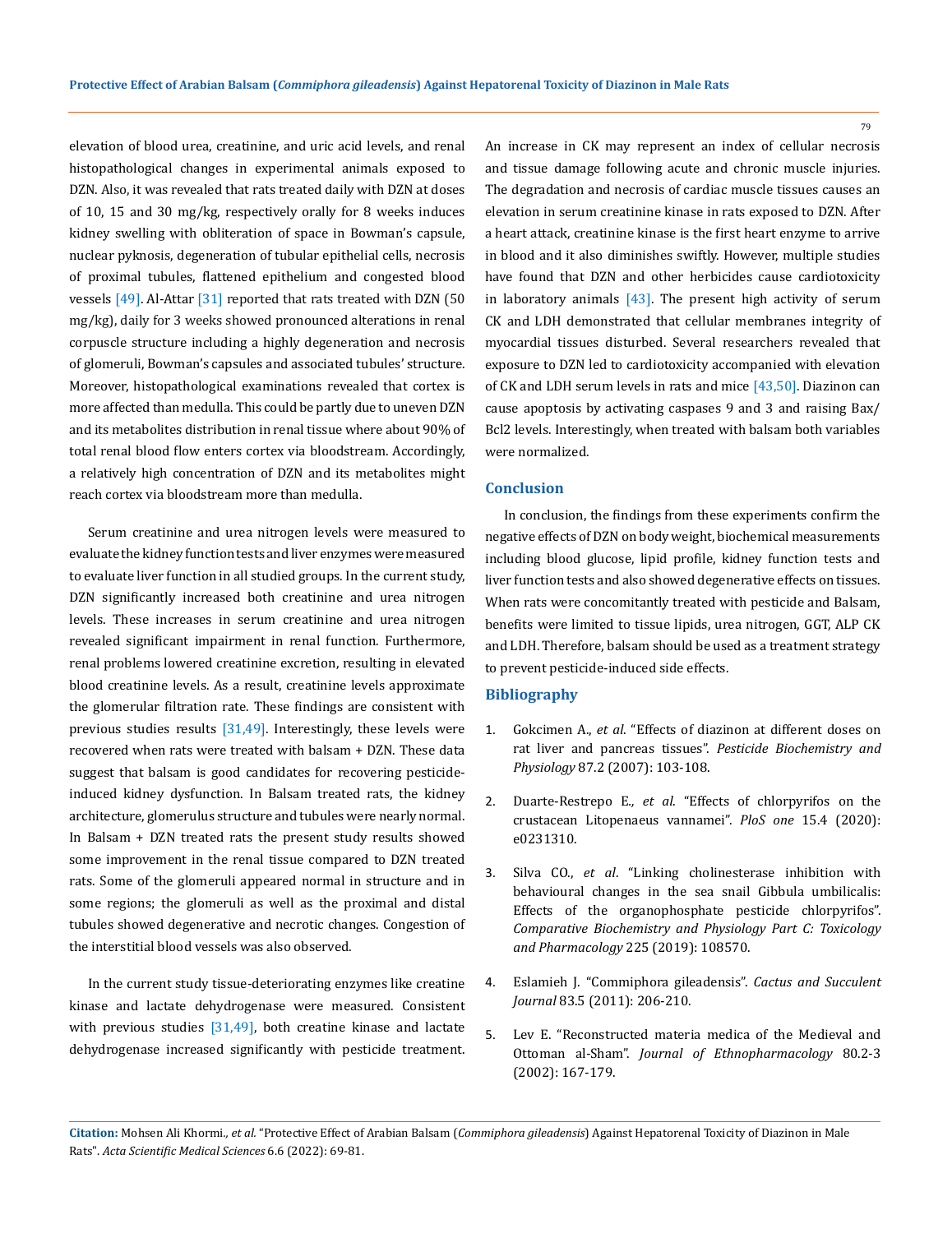- 6. [Lardos A. "The botanical materia medica of the](https://pubmed.ncbi.nlm.nih.gov/16459038/)  [Iatrosophikon—a collection of prescriptions from a monastery](https://pubmed.ncbi.nlm.nih.gov/16459038/)  in Cyprus". *[Journal of Ethnopharmacology](https://pubmed.ncbi.nlm.nih.gov/16459038/)* 104.3 (2006): 387- [406.](https://pubmed.ncbi.nlm.nih.gov/16459038/)
- 7. Iluz D., *et al*. "Medicinal properties of Commiphora gileadensis". *African Journal of Pharmacy and Pharmacology* 4.8 (2010): 516-520.
- 8. Amiel E., *et al*[. "β-Caryophyllene, a compound isolated from](https://pubmed.ncbi.nlm.nih.gov/22567036/)  the biblical balm of gilead (*[Commiphora gileadensis](https://pubmed.ncbi.nlm.nih.gov/22567036/)*), is a [selective apoptosis inducer for tumor cell lines".](https://pubmed.ncbi.nlm.nih.gov/22567036/) *Evidence[based Complementary and Alternative Medicine](https://pubmed.ncbi.nlm.nih.gov/22567036/)* (2012).
- 9. Dudai N., *et al*[. "Chemical composition and monoterpenoid](https://pubmed.ncbi.nlm.nih.gov/28930280/)  [enantiomeric distribution of the essential oils from](https://pubmed.ncbi.nlm.nih.gov/28930280/)  apharsemon (*[Commiphora gileadensis](https://pubmed.ncbi.nlm.nih.gov/28930280/)*)". *Medicines* 4.3 (2017): [66.](https://pubmed.ncbi.nlm.nih.gov/28930280/)
- 10. [Al-Attar AM and Zari TA. "Influences of crude extract of tea](https://pubmed.ncbi.nlm.nih.gov/23961092/)  [leaves, Camellia sinensis, on streptozotocin diabetic male](https://pubmed.ncbi.nlm.nih.gov/23961092/)  albino mice". *[Saudi Journal of Biological Sciences](https://pubmed.ncbi.nlm.nih.gov/23961092/)* 17.4 (2010): [295-301.](https://pubmed.ncbi.nlm.nih.gov/23961092/)
- 11. Trinder P. "Colorimetric method for glucose determination in blood and other biological fluids". *Annales of Clinical Biochem* 6 (1969): 24.
- 12. [Fossati and Prencipe L. "Serum triglycerides determined](https://pubmed.ncbi.nlm.nih.gov/6812986/)  [colorimetrically with an enzyme that produces hydrogen](https://pubmed.ncbi.nlm.nih.gov/6812986/)  peroxide". *Clinical Chemistry* [28.10 \(1982\): 2077-2080.](https://pubmed.ncbi.nlm.nih.gov/6812986/)
- 13. [Richmond W. "Preparation and properties of a cholesterol](https://pubmed.ncbi.nlm.nih.gov/4757363/)  [oxidase from Nocardia sp. and its application to the enzymatic](https://pubmed.ncbi.nlm.nih.gov/4757363/)  [assay of total cholesterol in serum".](https://pubmed.ncbi.nlm.nih.gov/4757363/) *Clinical Chemistry* 19.12 [\(1973\): 1350-1356.](https://pubmed.ncbi.nlm.nih.gov/4757363/)
- 14. Warnick GR., *et al.* "Estimation of HDL-cholesterol selected methods". *Clinical Chemistry* 1 (1983): 91-99.
- 15. Friedewald WT., *et al*[. "Estimation of the concentration of low](https://pubmed.ncbi.nlm.nih.gov/4337382/)[density lipoprotein cholesterol in plasma, without use of the](https://pubmed.ncbi.nlm.nih.gov/4337382/)  [preparative ultracentrifuge".](https://pubmed.ncbi.nlm.nih.gov/4337382/) *Clinical Chemistry* 18.6 (1972): [499-502.](https://pubmed.ncbi.nlm.nih.gov/4337382/)
- 16. [Reitman S and Frankel S. "A colorimetric method for the](https://pubmed.ncbi.nlm.nih.gov/13458125/)  [determination of serum glutamic oxalacetic and glutamic](https://pubmed.ncbi.nlm.nih.gov/13458125/)  pyruvic transaminases". *[American Journal of Clinical Pathology](https://pubmed.ncbi.nlm.nih.gov/13458125/)* [28.1 \(1957\): 56-63.](https://pubmed.ncbi.nlm.nih.gov/13458125/)
- 17. [McComb RB and Bowers GN. "Study of optimum buffer](https://academic.oup.com/clinchem/article-abstract/18/2/97/5676008?redirectedFrom=fulltext)  [conditions for measuring alkaline phosphatase activity in](https://academic.oup.com/clinchem/article-abstract/18/2/97/5676008?redirectedFrom=fulltext)  human serum". *[Clinical Chemistry](https://academic.oup.com/clinchem/article-abstract/18/2/97/5676008?redirectedFrom=fulltext)* 18.2 (1972): 97-104.
- 18. [Szasz G. "A kinetic photometric method for serum γ-glutamyl](https://pubmed.ncbi.nlm.nih.gov/5773262/)  transpeptidase". *Clinical Chemistry* [15.2 \(1969\): 124-136.](https://pubmed.ncbi.nlm.nih.gov/5773262/)
- 19. Doumas BT., *et al*[. "Standardization in bilirubin assays:](https://pubmed.ncbi.nlm.nih.gov/4744825/)  [evaluation of selected methods and stability of bilirubin](https://pubmed.ncbi.nlm.nih.gov/4744825/)  solutions". *Clinical Chemistry* [19.9 \(1973\): 984-993.](https://pubmed.ncbi.nlm.nih.gov/4744825/)
- 20. Peters T. "Total protein: direct Biuret method". *Clinical Chemistry* 14 (1968): 1147-1159.
- 21. Busher JT. "Clinical Methods: The History, Physical, and Laboratory Examinations". Chapter 10: Serum Albumin and Globulin. 3rd edition. Walker HK, Hall WD and Hurst JW (editors). 1990, Boston, Butterworths (1990).
- 22. [Moore JF and Sharer JD. "Methods for quantitative creatinine](https://pubmed.ncbi.nlm.nih.gov/28384398/)  determination". *[Current Protocols in Human Genetics](https://pubmed.ncbi.nlm.nih.gov/28384398/)* 93.1 [\(2017\): A. 3O. 1-A. 3O. 7.](https://pubmed.ncbi.nlm.nih.gov/28384398/)
- 23. Patton CJ and Crouch S. "Spectrophotometric and kinetics [investigation of the Berthelot reaction for the determination](https://pubs.acs.org/doi/10.1021/ac50011a034)  of ammonia". *[Analytical Chemistry](https://pubs.acs.org/doi/10.1021/ac50011a034)*. 49.3 (1977): 464-469.
- 24. Stevens JF., *et al*[. "Measurement of the enzymes lactate](https://pubmed.ncbi.nlm.nih.gov/6655069/)  [dehydrogenase and creatine kinase using reflectance](https://pubmed.ncbi.nlm.nih.gov/6655069/)  spectroscopy and reagent strips". *[Journal of Clinical Pathology.](https://pubmed.ncbi.nlm.nih.gov/6655069/)* [36.12 \(1983\): 1371-1376.](https://pubmed.ncbi.nlm.nih.gov/6655069/)
- 25. Breckenridge C., *et al*[. "A 30-day toxicity study of inhaled](https://www.sciencedirect.com/science/article/abs/pii/0041008X82900990)  [fenitrothion in the albino rat".](https://www.sciencedirect.com/science/article/abs/pii/0041008X82900990) *Toxicology and Applied Pharmacology* [62.1 \(1982\): 32-43.](https://www.sciencedirect.com/science/article/abs/pii/0041008X82900990)
- 26. Kalender Y., *et al*[. "Effects of diazinon on pseudocholinesterase](https://pubmed.ncbi.nlm.nih.gov/21783685/)  [activity and haematological indices in rats: the protective role](https://pubmed.ncbi.nlm.nih.gov/21783685/)  of vitamin E". *[Environmental Toxicology and Pharmacology](https://pubmed.ncbi.nlm.nih.gov/21783685/)*. [22.1 \(2006\): 46-51.](https://pubmed.ncbi.nlm.nih.gov/21783685/)
- 27. Mossa A-TH., *et al*[. "Physiological and histopathological](https://www.sciencedirect.com/science/article/abs/pii/S222116911260478X)  [changes in the liver of male rats exposed to paracetamol and](https://www.sciencedirect.com/science/article/abs/pii/S222116911260478X)  diazinon". *[Asian Pacific Journal of Tropical Biomedicine](https://www.sciencedirect.com/science/article/abs/pii/S222116911260478X)*. 2.3 [\(2012\): S1683-S1690.](https://www.sciencedirect.com/science/article/abs/pii/S222116911260478X)
- 28. [Mansour SA and Mossa A-TH. "Adverse effects of exposure](https://pubmed.ncbi.nlm.nih.gov/20870695/)  [to low doses of chlorpyrifos in lactating rats".](https://pubmed.ncbi.nlm.nih.gov/20870695/) *Toxicology and Industrial Health*[. 27.3 \(2011\): 213-224.](https://pubmed.ncbi.nlm.nih.gov/20870695/)
- 29. Stromborg K. editor Reproductive tests of diazinon on bobwhite quail. *Avian and Mammalian Wildlife Toxicology*: Second Conference: ASTM International (1981).

**Citation:** Mohsen Ali Khormi*., et al.* "Protective Effect of Arabian Balsam (*Commiphora gileadensis*) Against Hepatorenal Toxicity of Diazinon in Male Rats". *Acta Scientific Medical Sciences* 6.6 (2022): 69-81.